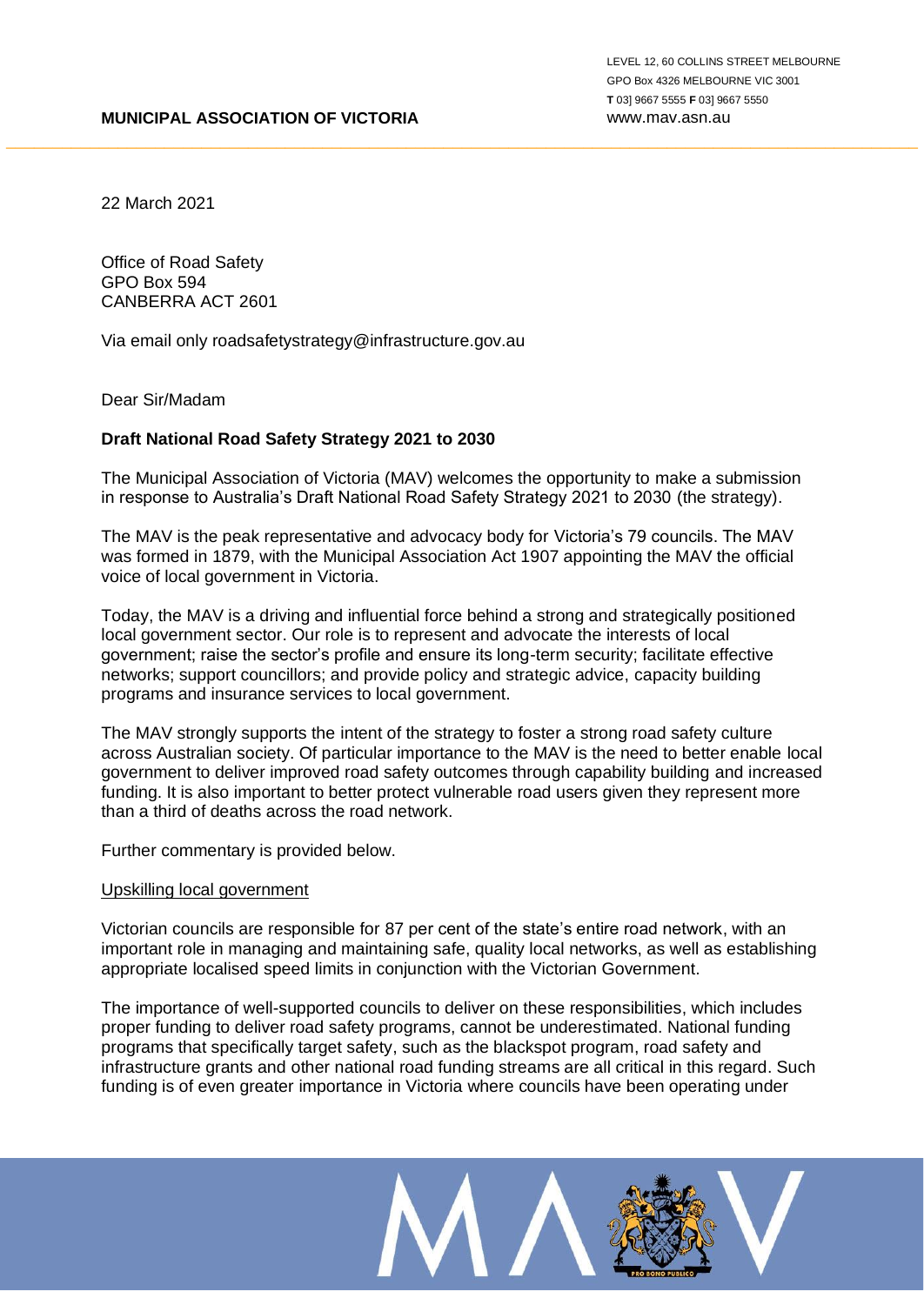rate caps since 1 July 2016, compromising their ability to deliver safer roads due to a limited ability to raise revenue.

The MAV believes the strategy's current approach to local government is too narrow. The strategy should include a recommendation to increase council autonomy to manage the nuances of local roads in accordance with State legislation and/or regulation, and nationally consistent guidelines wherever possible. There is also a requirement for increased funding streams to support delivery of local improvements.

Increased funding will be the most successful enabler for local government to deliver improved road safety outcomes, not a change in reporting requirements as proposed. The focus on reporting requirements should be a minor component, with more detail included on how local government will be supported by the Australian Government to deliver improved outcomes.

## Vulnerable road users

The MAV has been working in partnership with a range of organisations to improve conditions for vulnerable road users as described in the joint consensus statement.

In line with this, the MAV recommends the strategy is updated to include a greater focus on vulnerable (older people and children) and unprotected (cyclists, pedestrians, and motorcyclists) road users given they represent more than one third of deaths across the road network. In the draft strategy, vulnerable roads users are the second last of nine priority areas despite a 45 per cent increase in cyclist deaths and 36 per cent increase in serious cyclist injuries.

The actions identified are largely focussed on the vulnerable users themselves. There is an opportunity to better educate car and truck drivers on how to support the safety of these road users, on and around roads. This is supported by recent Victoria Walks research conducted by the Monash University Accident Research Centre, which found the driver was offending in almost half of all crashes.

Furthermore, geographic-based data on page 5 is presented as deaths per 100,000 and highlights that regional and remote areas are currently over-represented. This leads on to specific recommendations prioritising regional, remote and indigenous targets. It is similarly important to understand and represent the actual numbers of deaths and serious injury to vulnerable road users, and to prioritise and fund actions to address this as part of the strategy.

# Speed management

The MAV notes speed management is identified as a significant factor in the strategy (page 2) but does not have a stand-alone recommendation assigned. In Victoria, the State Government sets speed limits and speed zones within statutory guidelines. Where a speed limit change on a local road has been considered by a council to be necessary, the council must seek authorisation from VicRoads (Department of Transport) to make that change.

Although speed management is primarily the responsibility of state and local government, it should have a stand-alone set of actions that deal with community understanding, behavior change, and appropriate speed limit management. This is because of its significant relevance to multiple suggested areas of focus across the strategy.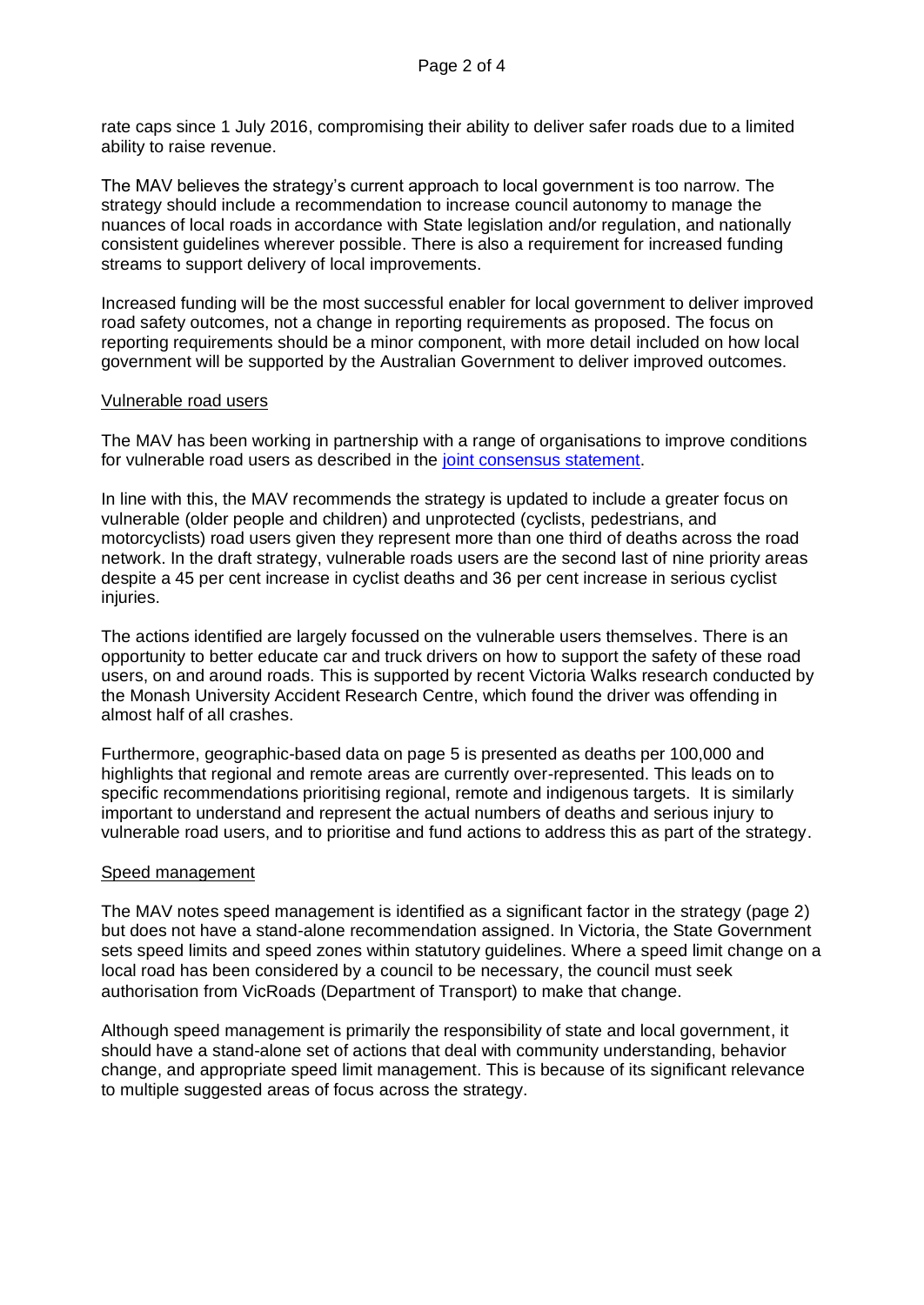## Long term directions

The MAV proposes an enhanced approach that goes beyond simply measuring transformation of the transport system, and instead monitors transformation of the system against the desired vision and adjusts actions accordingly.

In relation to the specific role of local government listed on page 3, the MAV suggests adding the term 'deliver' so that the direction reads *'Local Government is supported to embed and deliver road safety in business as usual'.*

The MAV also notes funding constraints are much greater in the local government context when compared to other tiers of government, so increased funding is needed to achieve this long-term direction.

## Movement and place

The MAV strongly supports a movement and place planning approach to meet the needs of all communities.

## Safe System approach

The MAV strongly supports a Safe System approach, however, we propose the strategy explains this concept in greater detail as it appears that knowledge is assumed.

## Social model

The MAV supports the social model approach. We also propose the consideration and use of other more readily understood terms such as 'collaborative', 'coordinated', 'systemic' or 'integrated'. If social model is to be used, a definition needs to be included in the strategy itself as it is not self-evident.

# Reduction in age of vehicle fleet and better utilisation of new technology

The MAV supports this area of focus. We also note there is no practical action proposed. The statement on page 21 concludes by noting *'we did not see any reductions in the age of the vehicle fleets under the previous strategy. This is an area where research and development is needed to underpin policy development.'* If this is indeed a priority area and there has been a lack of success to date, other approaches may need to be considered.

The MAV also advocates for the need to ensure new vehicle design standards require that manufacturers and importers use the most up-to-date technology in their vehicles to ensure vulnerable road users are as protected as they can be.

#### Ongoing consultation with councils

Please note that while this submission aims to broadly reflect the views of local government in Victoria, it does not purport to reflect the exact views of individual councils. Furthermore, individual councils may choose to make separate submissions in response to the draft strategy.

The MAV remains committed to continuing to liaise with the Office of Road Safety and other key stakeholders about council issues and concerns in relation to this critical policy area.